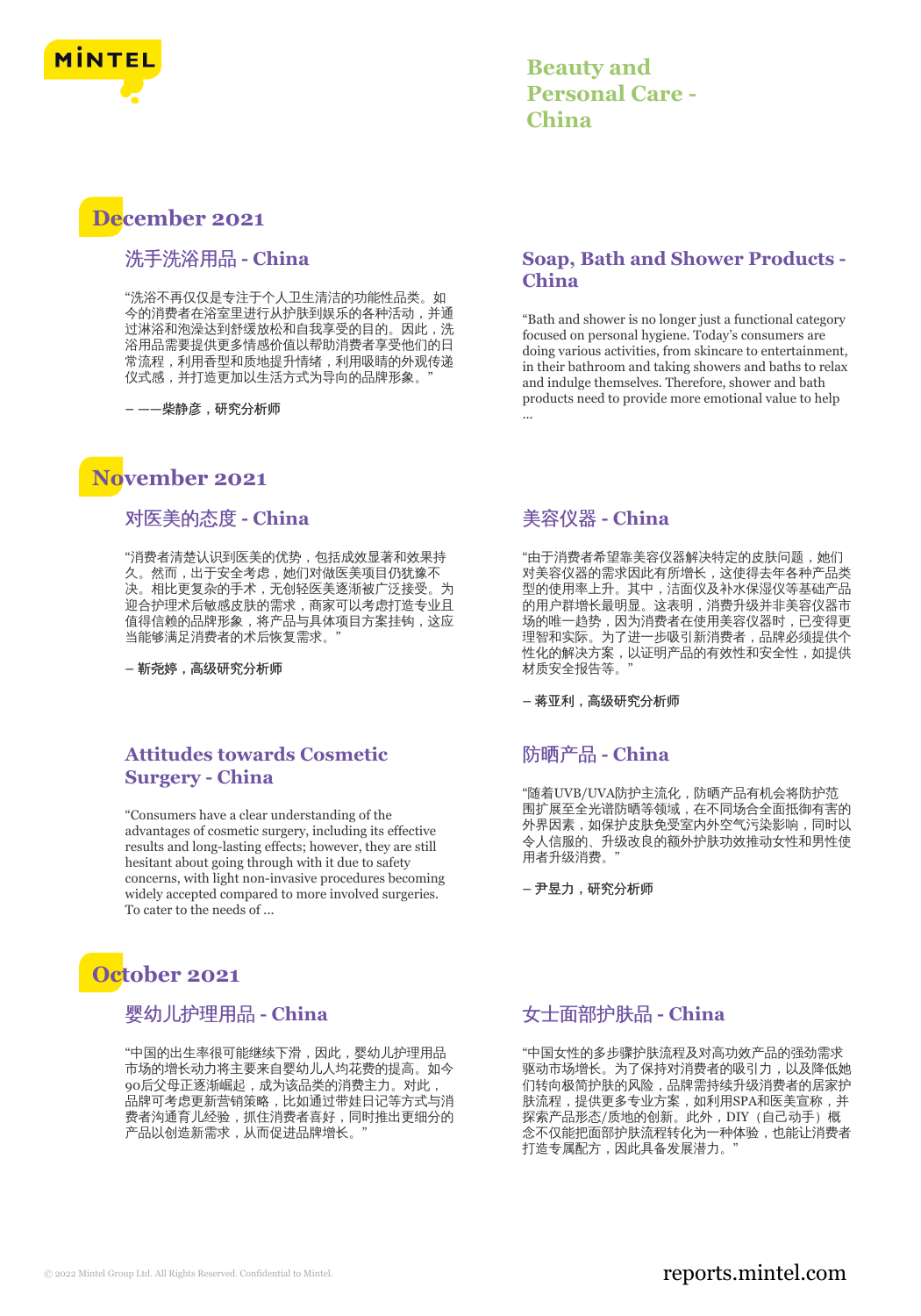

## 身体护理用品 **- China**

"2021年,身体护理用品市场主要由健康趋势与高端化驱 动。尽管消费者基本没有增加日常身体护理流程,但他们 以面部护肤的标准对待其他部位的皮肤。因此,结合明星 次回动场的指控力技能和强力发展。自治疗自己分<u>生</u> 者的共鸣。而在足部护理细分,满足消费者对放松的需 求,用产品组合扩充消费者的购物车十分重要。

**– ——**柴静彦,研究分析师

## 男性美容护理流程 **- China**

"即使疫情的影响不断减弱,男性对面部护肤品的使用仍 然呈两极化趋势,这是一把双刃剑。一方面,该市场迎来 更多男性美容爱好者,将带动更多高阶面部修护产品的使 用;另一方面,不使用或偶尔使用面部护肤品的男性消费 者数量不断增加,说明男性消费者对面部护肤品的需求不 如女士消费者普遍,限制了该市场的未来发展潜力。

**–** 李玉梅,研究副总监

## **September 2021**

#### **Baby Personal Care - China**

"The decline in China's birth rate is likely to continue hence the market growth of the baby personal care category will mainly come from the increased spending per baby. The post-90s parents are now emerging to become the main purchasing power in this category, hence updating marketing strategies such as ...

#### **Bodycare - China**

"In 2021, the bodycare market is mainly driven by wellbeing trends and premiumisation. Although consumers are barely expanding their bodycare routines, they are treating every part of the body skin with facial-care standards. Therefore, high-grade formulas with a combination of hero ingredients and delicate care for specific areas can resonate ...

## 面部清洁和卸妆产品 **- China**

"额外护肤功效及更温和的产品将继续推动面部清洁和卸 妆产品市场的销售额增长。然而,面对红海竞争,品牌推 广产品的温和性时,不妨走出单调的"敏感肌适用"宣称, ,<br>并通过产品解决方案,提供切实可行的必备护肤功效,以 激发消费升级兴趣。"

## **Beauty and Personal Care - China**

#### **Suncare - China**

"With UVB/UVA protection now mainstream, sunscreen products are seeing opportunities to extend their protection range into the full light spectrum and beyond, offering comprehensive protection against external harmful elements in different occasions, such as shielding skin against outdoor and indoor air pollution; as well as driving trading up among ...

#### **Beauty Devices - China**

"Consumers' rising needs for beauty devices to tackle specific skin issues have resulted in increased usage of various types in the last year, among which basic items like cleansing devices and hydration devices have seen the largest user base expansion. This reveals trade-up is not the only trend in the ...

#### **Women's Facial Skincare - China**

"Chinese women's multistep routines and strong demand for high-efficacy products fuel market growth. In order to maintain the engagement and minimise the risk that consumers change to the skin minimalism approach, brands need to continuously elevate consumers' at-home routines, providing more professional solutions, such as leveraging spa and clinical claims ...

## **Facial Cleansing and Makeup Removal Products - China**

"Additional skincare benefits and milder products will continue to drive value growth in both the facial cleansing and makeup removal product markets. However, in the face of intense competition, brands are

## © 2022 Mintel Group Ltd. All Rights Reserved. Confidential to Mintel.  $\blacksquare$  reports.mintel.com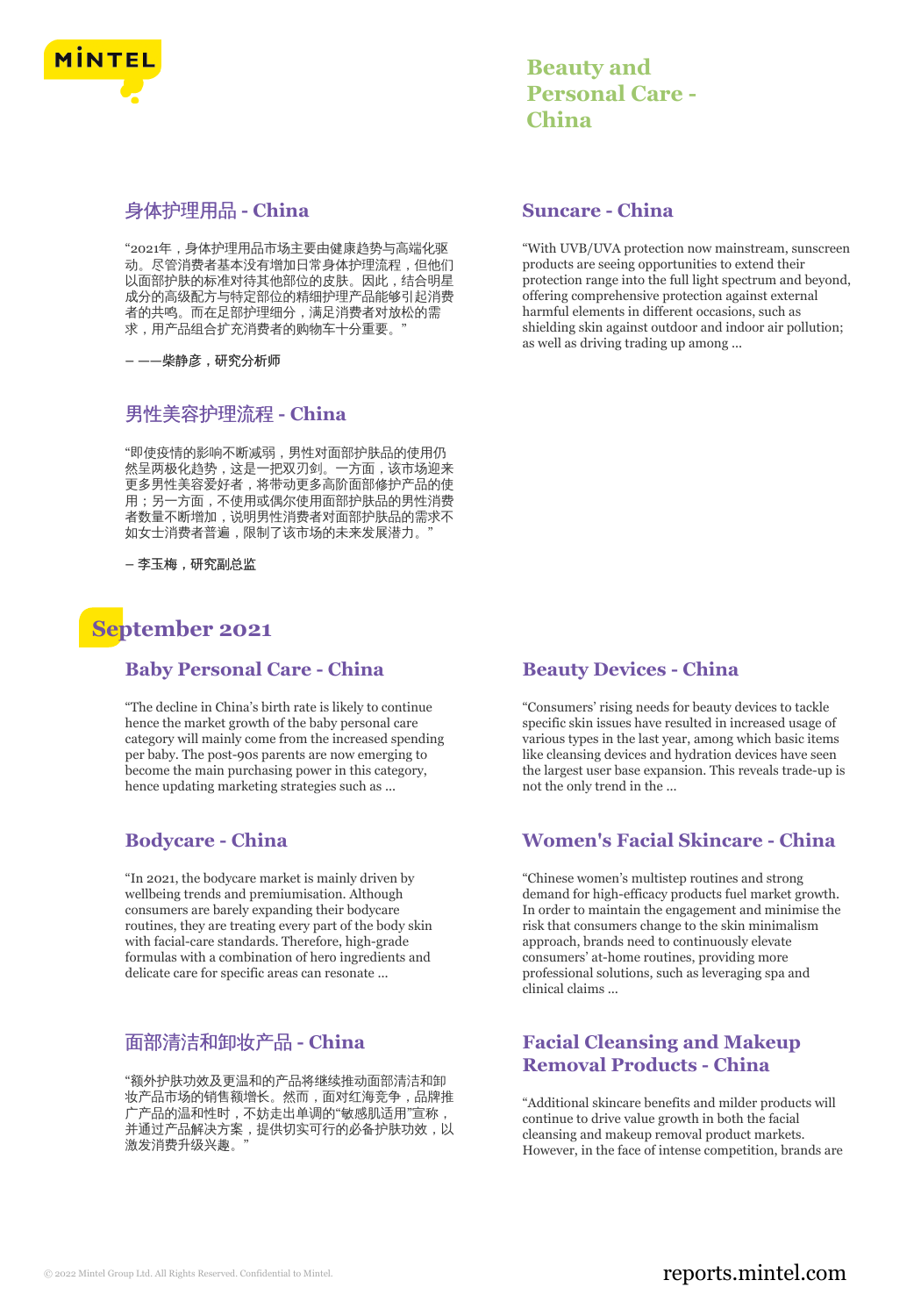

## **Beauty and Personal Care - China**

**–** 尹昱力,研究分析师

## **August 2021**

## **Men's Grooming Routines - China**

"Men's usage of facial skincare products continues to become polarised even after the impacts from COVID-19 have been diminishing, which is a double-edged sword. While more male beauty enthusiasts emerge to drive usage of more advanced facial treatment products, a growing number of non-users or occasional users means facial skincare ...

彩妆**——**面部 **- China**

"在面部彩妆市场,消费者的关注点主要集中在基本品 类,尤其是粉底,很少增加化妆流程或更换品牌。该市场 的下一个增长机遇存在于护肤型面部彩妆之中。一方面, 品牌可解决当前消费者在使用底妆产品方面的痛点,比如 凭借保湿功效解决不贴合皮肤、容易卡粉的问题;另一方 面,也符合消费者对皮肤健康日益增长的关注。"

**–** 柴静彦,研究分析师

# **July 2021**

#### 彩妆**——**唇部 **- China**

"由于唇部彩妆市场已饱和,该市场的增长主要得益于每 位消费者的花费及其使用产品数量的增长,而并不来源于 新用户。因此,品牌有必要推出唇泥等创新的产品形态和 质地,从而带来更好的使用体验。此外,一些消费者担心 戴口罩容易让唇妆脱色,能满足持久与补水需求的品牌或 将重新赢得其青睐。"

**–** 靳尧婷,研究分析师

## **Colour Cosmetics - Face - China**

"In the face colour cosmetics market, consumers focus on staple products, especially foundation, and are hardly expanding their routines or switching brands. The next growth opportunity lies in makeup products with skincare benefits, on one hand addressing consumers'

recommended to step beyond simply claiming 'suitable for sensitive skin' when conveying mildness, and offering realistic, achievable must-have skincare ...

## 彩妆**——**眼部和眉部 **- China**

"女性对美的兴趣、她们不断发展变化的妆容,以及本土 品牌的崛起,共同促进中国眼部和眉部彩妆市场繁荣。然 而,相比面部和唇部化妆品,该品类吸引的消费者预算较 少。此外,有限的定价区间和白炽化竞争促使品牌寻找新 视角和新领域以求增长。未来机会在于填补眼周安全方面 的差异化空白,以及对单色眼影等尚未同质化的小单品在 颜色方面进行有趣的沟通宣传。"

**–** 尹昱力,研究分析师

## 香水 **- China**

"香水不再是一种单纯的嗅觉体验。随着香水的发现和购 买路径迁移至线上,品牌需要调动尽可能多的感官,鼓励 消费者使用视觉和听觉等其他感官欣赏香水。此外,尽管 香水一向迎合消费者的情感需求,但其产品沟通需要像其 他美妆品类一样,更以事实为基础,涵盖和强调令消费者 对产品安全放心的成分。"

**–** 李玉梅,副总监

## **Colour Cosmetics - Eye and Eyebrow - China**

"Females' interest in beauty, their evolving makeup looks, and the emerging of domestic brands have together helped China's eye and eyebrow colour cosmetics market prosper. But the category draws a smaller budget from consumers compared to face and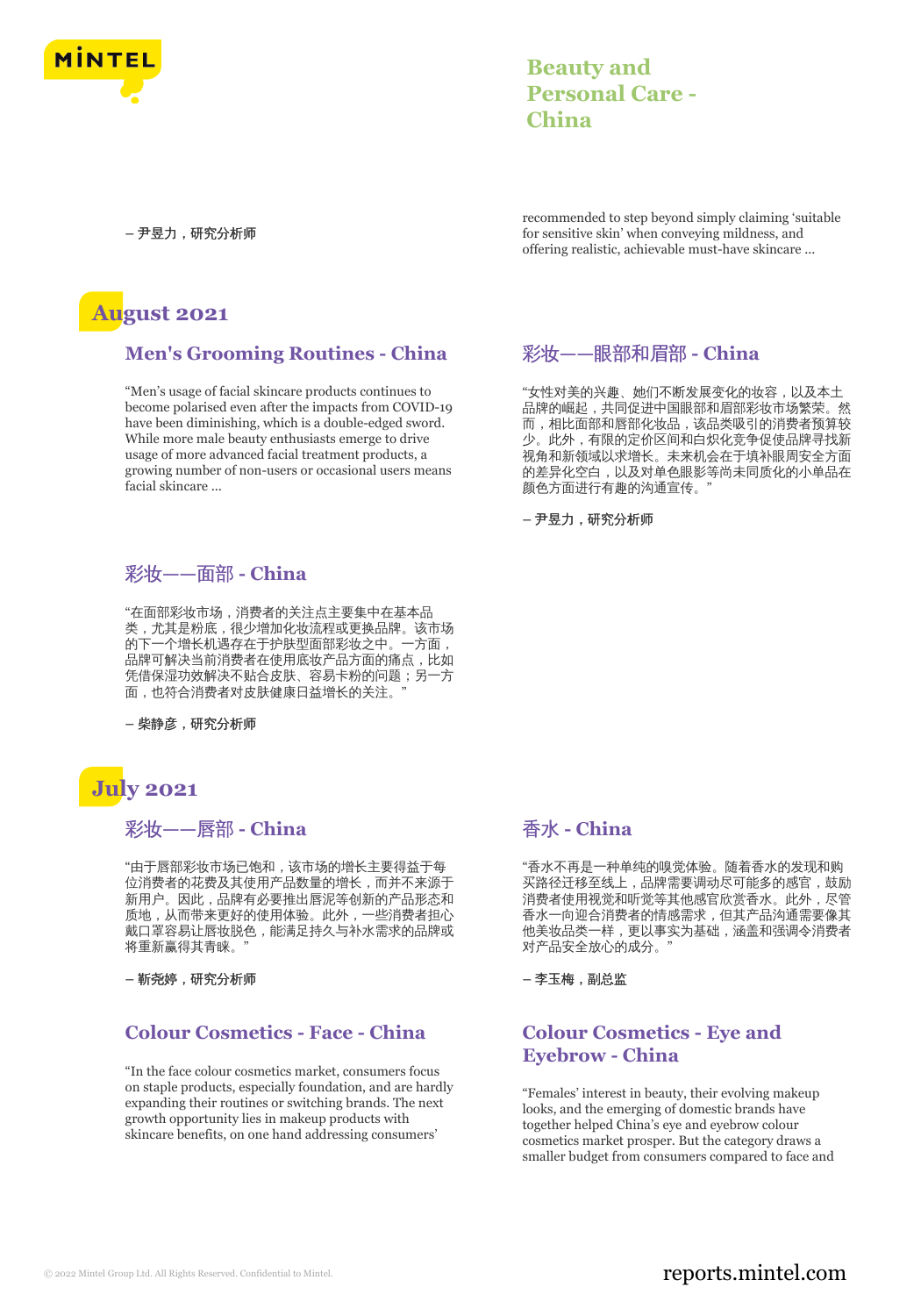

## **Beauty and Personal Care - China**

current pain points of wearing base makeup products, such as moisturising for ...

## **Colour Cosmetics - Lip - China**

"The growth of the lip colour cosmetics market is mainly driven by increased spending and frequency on quantity per person instead of recruiting new users since the market is already saturated, therefore innovations on new format and texture such as mud lip makeups that create better usage experiences are important ...

lip makeups. Moreover, the limited price range in which brands compete and ...

## 皮肤管理 **- China**

"新冠疫情爆发后人们对健康的关注与日俱增,为专业针 对皮肤问题的护肤品牌带来商机。然而,随着更多品牌的 加入,竞争也愈发激烈。想要在竞争中更胜一筹,专业针 对皮肤问题的护肤品牌应当充分利用其更高的消费者粘 度,提供更多增值服务,化身消费者日常生活中专业且值 得信赖的伙伴。此外,开发更多功效的产品、抓住逐渐觉 醒的男性消费者也同样重要。"

**–** 柴静彦,研究分析师

## **June 2021**

#### **Fragrances - China**

"Fragrance is no longer a purely olfactory experience. With the discovery and purchase of fragrances moving online, brands need to engage as many senses as possible, encouraging consumers to use other senses such as sight and hearing to appreciate fragrances. Moreover, while fragrances always appeal emotionally to consumers, product communication ...

## **Managing Skin Conditions - China**

"The rising concern on health and wellbeing after the COVID-19 outbreak has brought opportunities for speciality skincare brands. However, the competition is also getting fiercer as newcomers join. To outperform the competition, speciality skincare brands should leverage the high consumer stickiness and provide more value-added services to become professional and ...

# **May 2021**

## **Facial Masks - China**

"The facial mask category is entering a more moderate growth stage with penetration levels continued saturating in 2020, as a result of the breakout of COVID-19. Sheet masks were a favourite for consumers because of their convenience in the past, but now along with consumers' interests in trading up to ...

## 面膜 **- China**

"受新冠疫情影响,2020年面膜品类渗透率持续饱和,开 始进入放缓的增长阶段。贴片式面膜因其便捷性过去一直 深受消费者青睐。但如今的消费者开始寻求除补水保湿功 能外的更高阶护肤功效,水洗涂抹式面膜的人气也较之前 相应提高。目前,中国面膜市场正处于形态变化的拐点。 短期内,将更高阶护肤功效搭配合适的面膜形态,有助于 吸引消费。"

**–** 尹昱力,研究分析师

## 对高端美容产品的态度 **- China**

"精华乳和精华液仍然是高端细分中最热门的护肤品类, 同时抗衰老相关宣称是消费者的主要诉求。中国的女性消 费者继续追求能满足其对护肤解决方案的高需求的产品, 并愿意升级购买能提供高阶性能的产品。吸引人的品牌故 事、可被证实的有效性以及提供情感价值是提高消费者粘 性的关键。未来,侧重于成分和质地并带有可持续宣称的 产品值得品牌研发,因为消费者变得愈发精明成熟,并对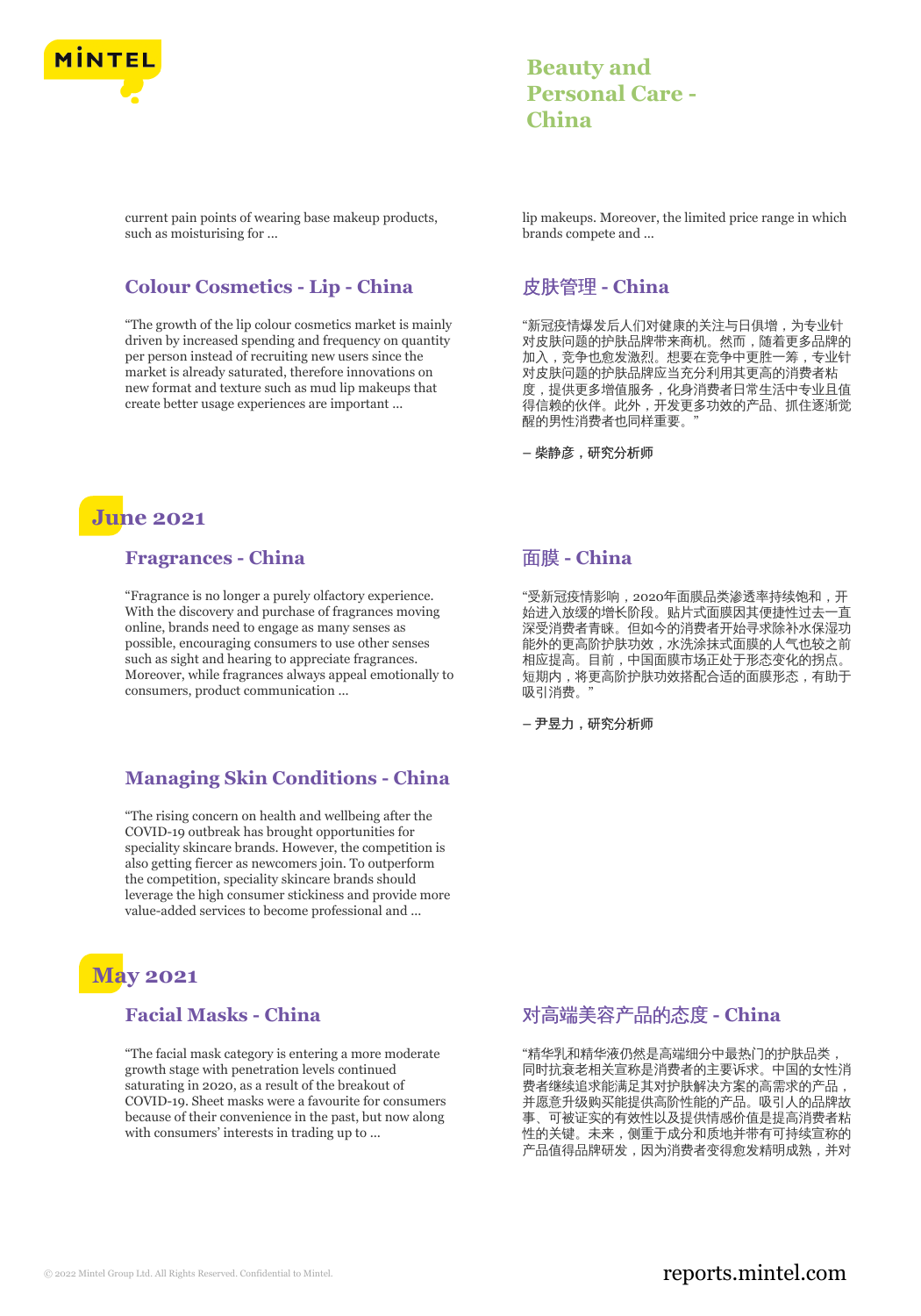

## 美容零售 **- China**

"新冠疫情爆发后,消费者不断转向线上,但对线上和线 下渠道产品质量和价格的认知存在差异明显。实体店需要 提供指导和体验式的产品服务,与消费者建立紧密联系; 线上平台则需要联手品牌活动,成为品牌的合作伙伴。直 播电商的发展应有助于线上渠道突破仅凭竞争性价格立足 的僵局,开创品牌认可的新格局。"

**–** 周文棋,研究分析师

## **Attitudes towards Prestige BPC Products - China**

"Serum and essence products are still the most popular skincare category in the prestige sector and the main pursuit is anti-aging related claims. Chinese female consumers continue to seek products that satisfy their high demands for skin solutions and are willing to trade up for products that offer advanced performance ...

## **Beauty and Personal Care - China**

品牌证明其溢价有更高要求。"

**–** 靳尧婷,研究分析师

## 抗衰老产品 **- China**

"中国女性仍然追求更年轻的容貌,改善皮肤松弛和皱纹 等明显的肌肤衰老迹象依然是其首要需求。同时,消费者 对衰老的看法以及应对衰老问题的方法更趋多样化。如 今,消费者在应对肌肤问题时,开始将目光投向护肤品以 外的解决方案。在这一趋势下,头发和头皮的衰老以及心 理健康将成为未来几年的重要话题。抗衰老产品需要成为 消费者日常健康流程的一部分,并与她们的生活方式和生 活环境产生协同效应。

**–** 李玉梅,副总监

## 口腔护理 **- China**

"口腔护理的意义不仅在于保持清洁,也是人们健康和美 容流程中至关重要的一部分。一方面,口腔护理产品需要 与消费者的整体健康联系起来,扩大其使用范围,针对更 多的口腔问题;另一方面,牙齿外观变得与口腔健康同样 重要,这带动了牙齿美白产品的增长。从包装到成分,口 腔护理产品都可以借鉴美妆行业的趋来吸引消费者,但仍 需要更多市场教育。"

**-** 李玉梅,副总监

在这篇报告中我们探讨了以下议题**:**

## 美容成分认知 **- China**

"美妆与个人护理产品的功效之争愈演愈烈,现已上升到 成分层面。随着品牌渠道、第三方平台和专业KOL(关 键意见领袖)正塑造消费者敏锐的成分认知,品牌可从不 同角度设计成分定位,比如在命名、宣传和细分上下功 夫,从而更好地与日渐成熟精明的消费者产生共鸣。"

**–** 尹昱力,研究分析师

# **April 2021**

## **Beauty Retailing - China**

"Consumers are continuously shifting towards online in the wake of COVID-19, but the differential in the perceived quality of products and prices between online and offline channels are marked. Physical stores need an

## **Age Management Products - China**

"As Chinese women still have a strong desire to look younger, improving visible signs of skin aging, such as loose skin and wrinkles, remains a primary consumer demand. Meanwhile, how consumers perceive aging and

## © 2022 Mintel Group Ltd. All Rights Reserved. Confidential to Mintel.  $\blacksquare$  reports.mintel.com